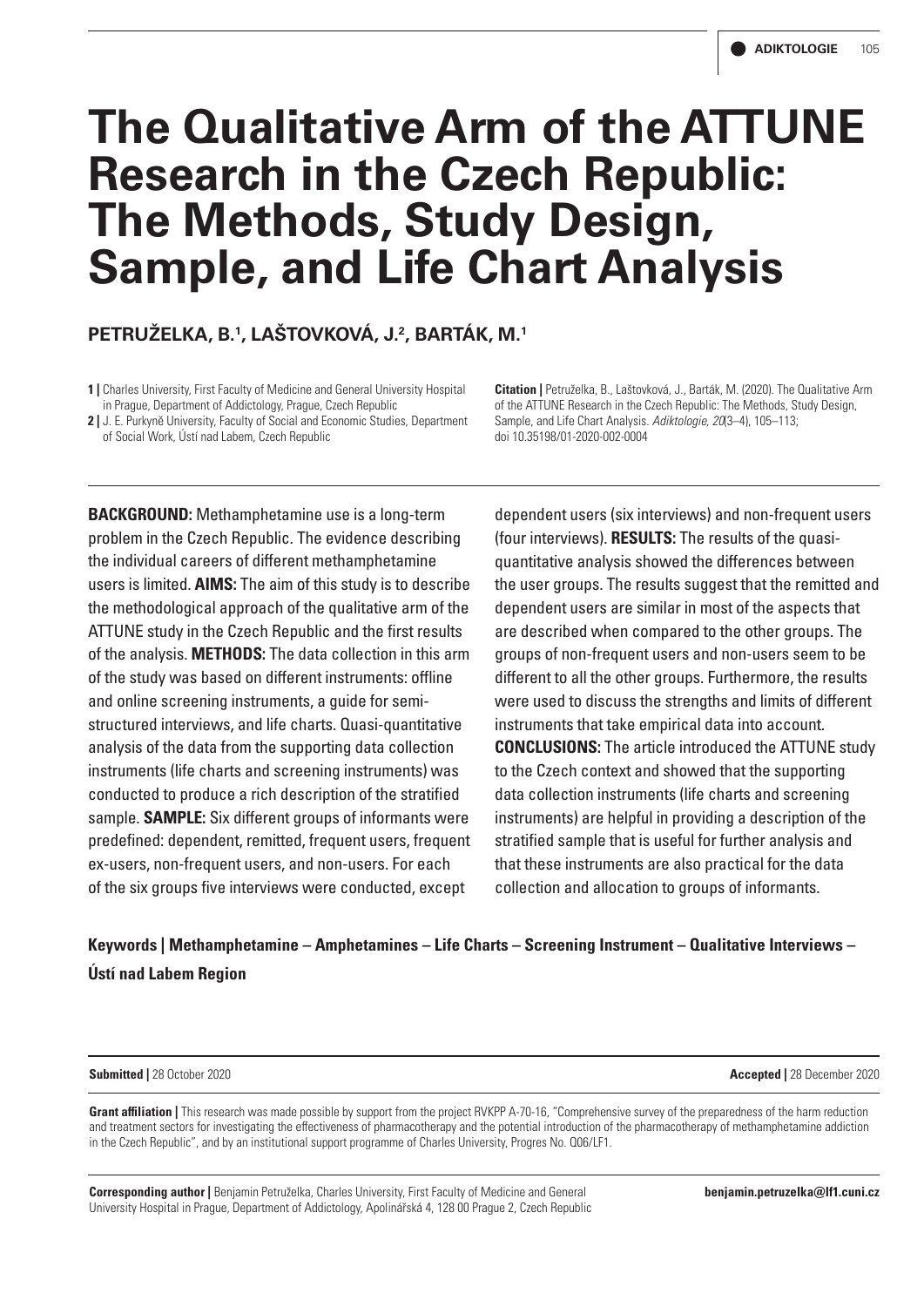# **• 1 INTRODUCTION**

According to the European Drug Report (EMCDDA, 2017), methamphetamine use is a long-term problem in the Czech Republic. The estimates show that high-risk methamphetamine users accounted for 0.49% of adults (aged 15–64) in 2015 (ibid). This situation stresses the need for public health interventions, as well as for an evidence-based approach based on field research. The statistics alone are not able to provide a full picture of methamphetamine users' experience and thus the statistics should be complemented by qualitative research that provides an understanding of methamphetamine users' experience. To complement the statistics with qualitative data about Czech methamphetamine and amphetamine users, we joined the ATTUNE project as its Czech partners. The ATTUNE research (for details see Rosenkranz et al., 2019) was realized in the years 2017–2018 in selected regions of five European countries: the Netherlands, Poland, the Czech Republic, the UK, and Germany as the leading country.

The aim of the ATTUNE research was to examine the individual, social, and environmental factors and to understand how they shape different pathways and trajectories of amphetamine consumption. The project used a sequential mixed-methods study design to investigate the multiple factors (for example family, social and occupational situation, critical life events, general risk behaviour, mental and physical health, satisfaction with life) that shape individual amphetamine use pathways (Rosenkranz et al., 2019, p. 1). The ATTUNE project consisted of two modules, one based on qualitative semi-structured interviews with amphetamine users and non-users (internationally n = 270) and the second based on structured questionnaires (internationally  $n = 2000$ ). Both modules met at two points – the results of the analysis of the interviews influenced the final questionnaire and the results of both modules are interpreted together (Rosenkranz et al., 2019). One or two regions were selected for data collection in each country.

In the Czech Republic, the Ústí nad Labem region was selected as an example of a structurally disadvantaged area (Koutský et al., 2012) with a high prevalence of methamphetamine use (Mravčík et al., 2018). Furthermore, the region has experienced problematic historical development as a result of its position on the German border, which has contributed significantly to the recent unfavourable socio-demographic and economic characteristics of the region (Anděl, Balej, & Bobr, 2019). In comparison with other regions of the Czech Republic, it ranks first in the share of net incomplete families (ČSÚb, 2017) and has the highest rate of people with only basic education and one of the highest unemployment rates (Koutský et al., 2012; Petruželka et al., 2020). Furthermore, in comparison with other regions, it is characterized by a higher number of socially excluded localities that have higher concentrations of socially excluded inhabitants (Čada et al., 2015). In addition to the above-mentioned characteristics, the Ústí nad Labem region has, together with Prague, the highest rates of smoking and experience with illegal drugs (Mravčík et al., 2020).

Recent systematic reviews and research studies are available in the field of methamphetamine use. Cumming et al. (2020) provided a review of methamphetamine use and its health and criminal justice system outcomes. The non-pharmacological interventions for methamphetamine use were systematically reviewed by AshaRani (2020). Social determinants of lifetime methamphetamine use among a national sample of adults were recently studied by King, Vidourek, and Yockey (2019).

A qualitative research strategy is common in the study of addictions. Recently, the study of Guise et al. (2017) provided a qualitative systematic review and thematic synthesis of the experience of initiating injecting drug use and its social context. More specifically, there is a considerable volume of qualitative research related to methamphetamine use. In 2020 the study of Palmer et al. (2020) used this approach to study the motivations for crystal methamphetamine-opioid-co-injection/co-use among community-recruited people who inject drugs. In 2019 the perceived factors influencing the initiation of methamphetamine use were studied by Chomchoei et al. (2019).

A qualitative approach towards deeper understanding of the addiction, the motives for drug use or for the rejection of amphetamines, abstinence, or relapse allows the perspective of the informants and their own understanding to be included (Lofland, Snow, Anderson, & Lofland, 2006; Nichter, Quintero, Nichter, Mock, & Shakib, 2004; Boeri et al., 2009). The sensitivity and specificity of the data acquired and the hard-to-reach target group led to the accomplishment of both of the most important conditions that are recommended for the use of qualitative research for the investigation of drug abuse (e.g. Silverman, 2017; Bourgois, 1995). In addition to that, a qualitative approach is appropriate for the description of the differences in understanding and the living social context of various groups of drug users – e.g. depending on gender, ethnicity, living locality, or occupational or marital status (Boeri et al. 2009; Halkitis, Parsons, & Wilton, 2003; Kushel, Hahn, Evans, Bangsberg, & Moss, 2005; Worth & Rawstone, 2005) and also to the economic cycle (Nagelhout et al., 2017). In the ATTUNE project, the key approach to the data was biographical research that draws on the "biopsychosocial model", which is a suitable tool for investigating life events and pathways. The biopsychosocial model suggests that drug use pathways and their changes are influenced by the interaction of three core domains: individual characteristics, social dynamics, and the environmental/cultural setting (Rosenkranz et al., 2019). The investigation of the life trajectories or of the life course in the qualitative paradigm allows an understanding of the individual life course as a result of the interaction between the individual and social structures (Marshall & Mueller, 2003). The social context consists of the individual social network and the social institutional framework.

The aim of this study is to describe the methodological approach of the qualitative arm of the ATTUNE study in the Czech Republic and the first results of the analysis. This article introduces the Czech qualitative arm of the ATTUNE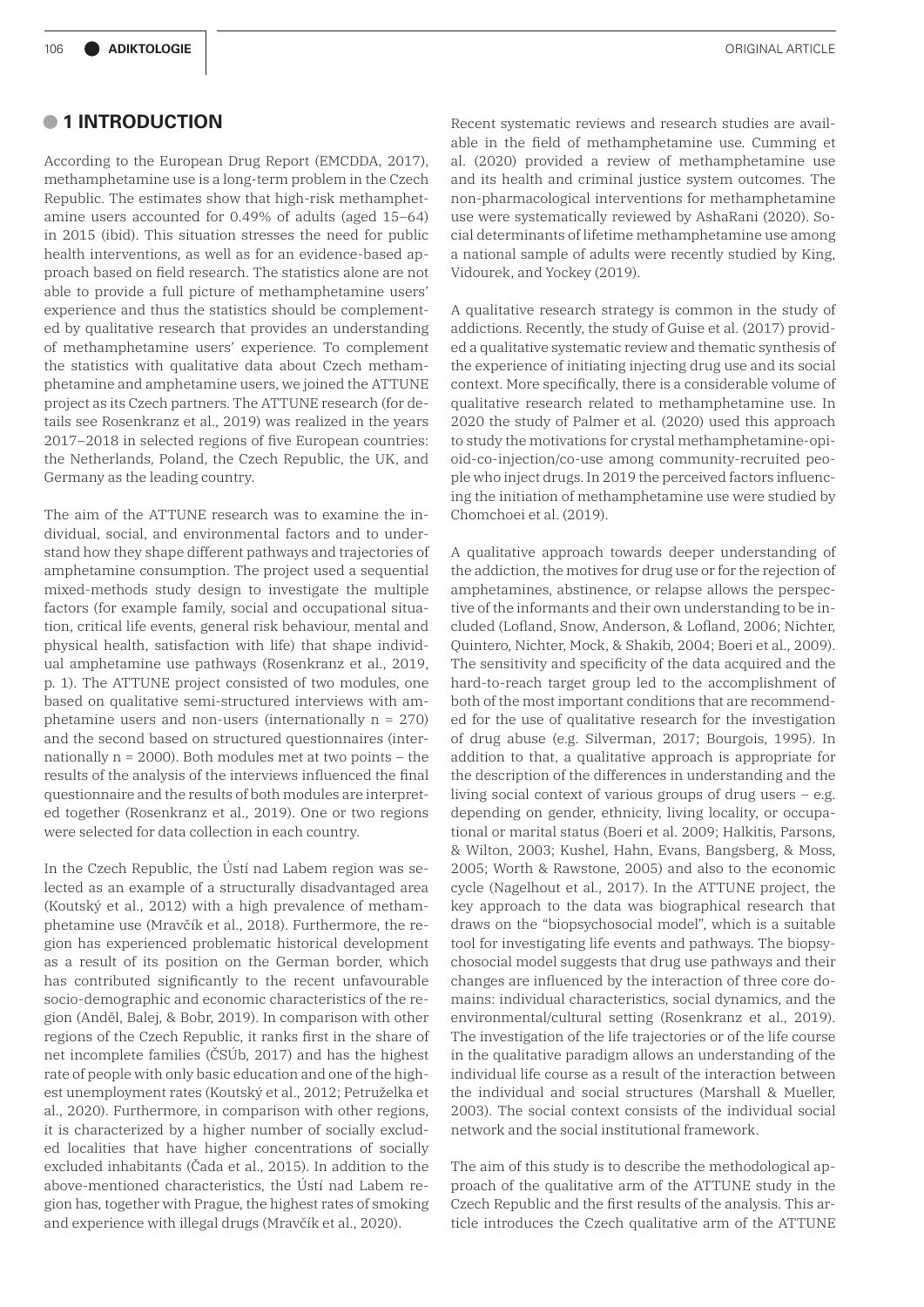international research project, which used fine-tuned and interesting methods and techniques. We describe our experience with the methods and techniques because we believe they are of use for other researchers. Furthermore, we describe the first results – quasi-quantitative analysis of the data from the supporting data collection instruments (life charts and screening instruments) to produce a rich description of the stratified sample. Because of the limitations on the extent of the articles, this article introduces the methodology and first results. This article will be followed by other articles that will focus in depth on the results of the qualitative arm of the study.

# **• 2 METHODS**

#### **2.1 Research design and ethics**

This section of the article will focus on the research design and its execution in the Czech qualitative arm of the ATTUNE project. The data collection in this arm of the study was based on three different instruments that, in combination, provided a solid base of data for interpretation: screening instruments, a guide for the semi-structured interview, and a life charts instrument. The core technique was the semi-structured interview.

Six different groups of informants were predefined to ensure that a sufficient variety of amphetamine use patterns and trajectories were included: dependent, remitted, frequent users, frequent ex-users, non-frequent users, and non-users (for details see below). For each of the six groups five interviewees were planned to be included in the Czech Republic. This approach provides a stratified sample, in which each group representing an amphetamine use pattern serves as a stratum (Rosenkranz et al., 2019). Furthermore, this approach allows the researcher to focus on different groups and compare them.

The Czech arm of the research project and its design were approved by the Ethics Committee of the Czech National Monitoring Centre for Drugs and Addiction, EK\_170326. All informants signed an informed consent to participation in the interview, including information about the topic of the research, the organizers, and data collection and handling. Furthermore, they were informed about the possibility of interrupting or ending the interview for any reason.

# **2.2 Data collection**

The data was collected between 25 May and 30 June 2017. Access to the study population was realized by advertising participation in the interviews in public places, through drug treatment services, and through the private social networks of the researchers. The first data collection tool was an online screening instrument that was made accessible online via the online survey tool LimeSurvey. The online screening instrument was used to assess the eligibility of the informants for participation in the study and their allocation to one of the six groups. If individuals were screened as eligible for an interview, they were given a screening number, phone number, and email address to get into contact with the research team. The screening number was important because it was used as an ID for the informant and to link all the information. The offline screening instrument that was administered at the beginning of each interview was used to validate and confirm the results of the online instrument.

The interviews had an average duration of 60 minutes but varied widely from a minimum of 41 minutes to a maximum of 98 minutes. The interviewers used an offline screening instrument, life charts, and the semi-structured interview guide to collect the data. All interviews were conducted in the Ústí nad Labem region. For participation in the interview each respondent received compensation of CZK 500. This amount was chosen because it was enough to encourage participation, but not so much as to exert undue influence on participation. The interviews were audio-recorded and afterwards transcribed word by word. The life chart and offline screening instruments were transformed into tables in Microsoft Excel.

## **2.3 Data collection tools**

#### **Screening instruments**

Both screening questionnaires (online and offline) consisted of 16 questions which dealt with sociodemographic data (age, gender, residence), inclusion criteria (self-report of opioid dependence diagnosis, age at commencement of/exposure to the use of amphetamines) and amphetamine consumption pattern (Severity of Dependence Scale<sup>1</sup> (SDS), age at the initiation into amphetamine use, and frequency of amphetamine use.

The individuals were eligible for participation in the interview if they were aged 18 years or older, the onset of amphetamine consumption (or exposure to amphetamines) was at least five years before the interview, they were residents of the Ústí nad Labem region, and had not previously been diagnosed with opioid dependence.

Furthermore, the screening instrument categorized the participants into six groups based on the five criteria. The first group consisted of currently dependent users ATS dependent based on the SDS<sup>2</sup> with past-month amphetamine use prevalence,  $\ge$  ten amphetamine consumption days within the past 12 months. The informants were classified as remitted users under the condition that they were assessed by the SDS as being formerly dependent on am-

<sup>1 |</sup> Each question is scored on a four-point scale (from 0 to 3), and the total score is obtained through the addition of the ratings for each of the five items. For the purposes of this study the SDS refers either to the use of amphetamines in the past 12 months or to the most intensive phase of the consumption of amphetamines. A stimulant dependency is indicated if the total SDS score was  $\geq$  4 points.

**<sup>2</sup>** | A stimulant dependency is indicated if the total SDS score was ≥ 4 points.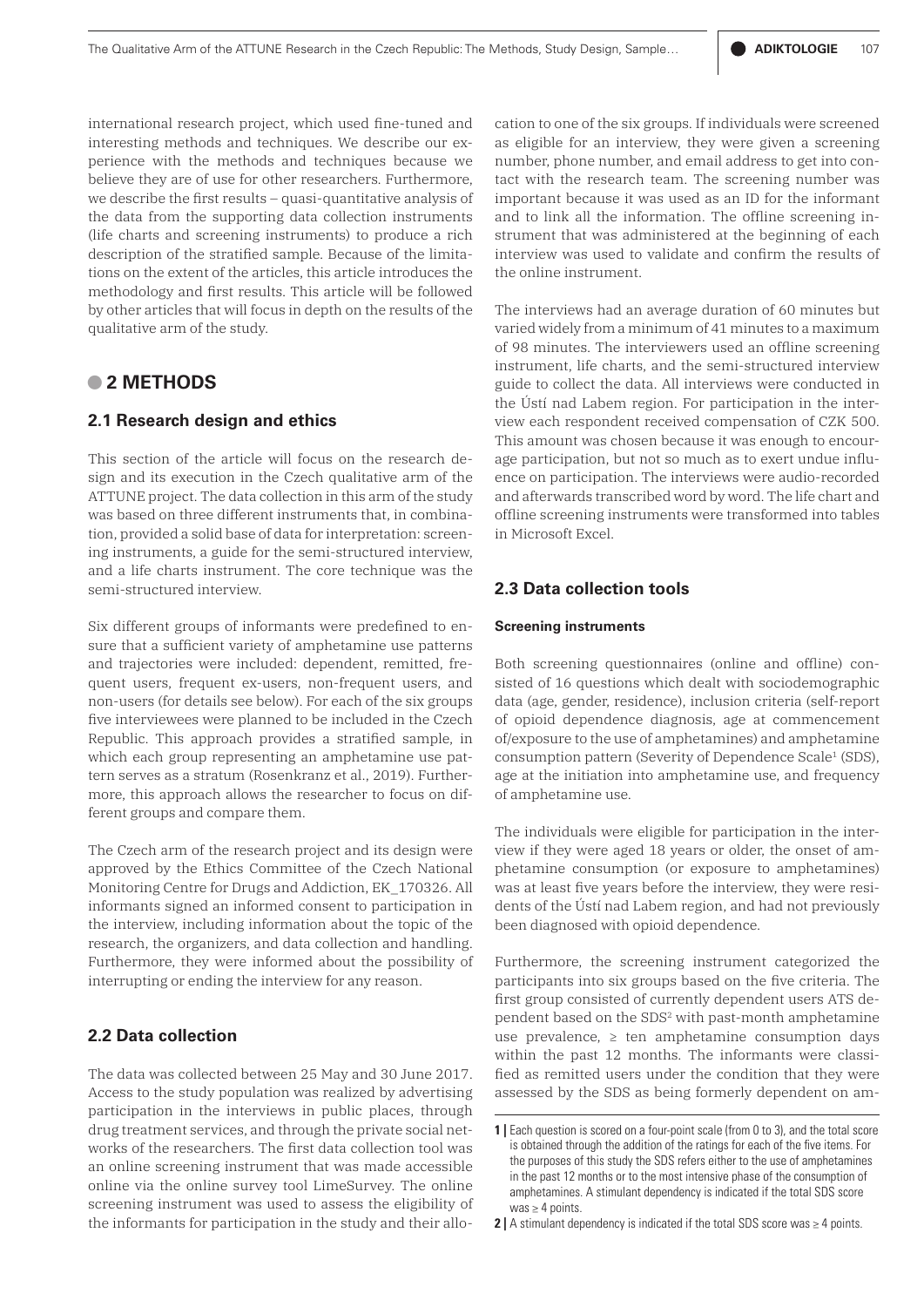phetamines and having  $\ge$  ten amphetamine consumption days within the past 12 months. Frequent, non-dependent stimulant users who use amphetamines frequently had to fulfil the following criteria:  $\ge$  ten amphetamine consumption days within the past 12 months and past-12-months prevalence. Formerly frequent, non-dependent ex-users had to have  $\ge$  ten consumption days within one year (at any time except the past 12 months). Non-frequent stimulant users who did or do use stimulants on a non-frequent level had to report experience with methamphetamine use but not ≥ ten consumption days within one year (at any time except the past 12 months). The informants were classified as non-amphetamine users if they reported no experience with amphetamines even though they were exposed<sup>3</sup> to amphetamine use.

#### **Life course chart**

For the face-to-face interview, the third instrument  $-$  life charts – was developed to document lifetime substance use and life events in the biography of the interview participant. This instrument was used to improve data quality, to help respondents to relate to specific events, and to gather more data (Martens, 2020). The advantage of following the life course chart was that it allowed an overview of the substances used in the respondent's life and the frequency of the substances used to be gained. It also provides a lifetime overview of life events – positive as well as negative – that happened in different areas of life.

The life chart (for the instrument see Martens (2020)) used different periods (until the age of 13, age 14–16, age 17–19, age 20–25, age 26–30, age 31–39, age 40–49, age 50+) and two sections. One section was focused on substance use (amphetamines, cannabis, cocaine, opiates, alcohol) with five options (no use, use less than monthly, monthly use, weekly use, daily use). The other was focused on the life events and included 11 different topics (family history, education, friends, health and illness, involvement with the criminal justice system, substance use treatment, and leisure) (Martens, 2020).

#### **Semi-structured interview guide**

The two semi-structured guidelines were used for faceto-face interviews; one for amphetamine users (Groups 1–5) and one for non-amphetamine users (Group 6). Both guidelines started with the topic of the respondent's current life and their individual situation (job, housing, income, education, health situation, emotional well-being) and social life (partnership, family and friends). Furthermore, both guidelines continued with a section on experiences with alcohol and other drugs. The interview guideline ended for amphetamine users and non-amphetamine users with a question on what is important for their current life and what they hope for their life in the next five to ten years. The interview guideline for amphetamine

users included three sections on their experiences with stimulant use: a) their experiences with different types of stimulants, the effects, and their living circumstances at the time of their initiation into amphetamines and when continuing using amphetamines, b) the availability and funding of their stimulant consumption, and c) the different phases of the use of amphetamines and the related lifestyle and the impact of their use on relationships, treatment utilization, health, and offending. In contrast, the guideline for non-amphetamine users included a section on protective factors and their perception of amphetamine use and their living circumstances at the time when they were exposed to amphetamines. Furthermore, the non-amphetamine users were asked about their access to stimulants.

#### **2.4 Data analysis**

The data analysis is described for all the sources of the data, transcripts of the interviews, the life charts, and screening data, although the results in this article are presented only for the quasi-quantitative analysis of the data from the supporting data collection instruments (life charts and screening instruments). We conducted only descriptive and exploratory data analysis of the data analysis because the sample, consisting of 30 interviews divided into six groups, limits the possibility of statistical analysis.

#### **Life charts and screening data analysis**

The paper-and-pencil life charts were transformed from a Microsoft Excel table into an SPSS data file and merged with the data from the online screening and offline screening. SPSS Statistics 22 was used to produce descriptive tables. The data from the life charts and offline screening were used for detailed sample description. They have a quasi-quantitative character and help us to understand many aspects of the life trajectories in each of the groups that were investigated.

The mean maximum SDS score was computed for each participant. The score of each participant was based on the highest SDS score. The frequency of substance use in the life course was documented for a huge variety of different illicit and legal substances. If there had been at least one age period in their life with daily use of any of these substances, the use of amphetamines was defined as daily ATS. Furthermore, the most frequently used amphetamines were calculated for each informant on the basis of their highest frequency. For example, if someone used MDMA weekly in one period and speed weekly in another period, both substances were defined as those most frequently used. The calculation of the daily use of other substances was the same as for the daily use of amphetamines. The analysis of daily drug use was computed for all the substances. Only the users with daily drug use were included into the analysis. The substances included were amphetamines, alcohol, cannabis, cocaine, opiates, hallucinogens, and other drugs (such as ketamine or GBL).

**<sup>3</sup>** Exposure to amphetamines means that the individual was present when someone from their social network used amphetamines.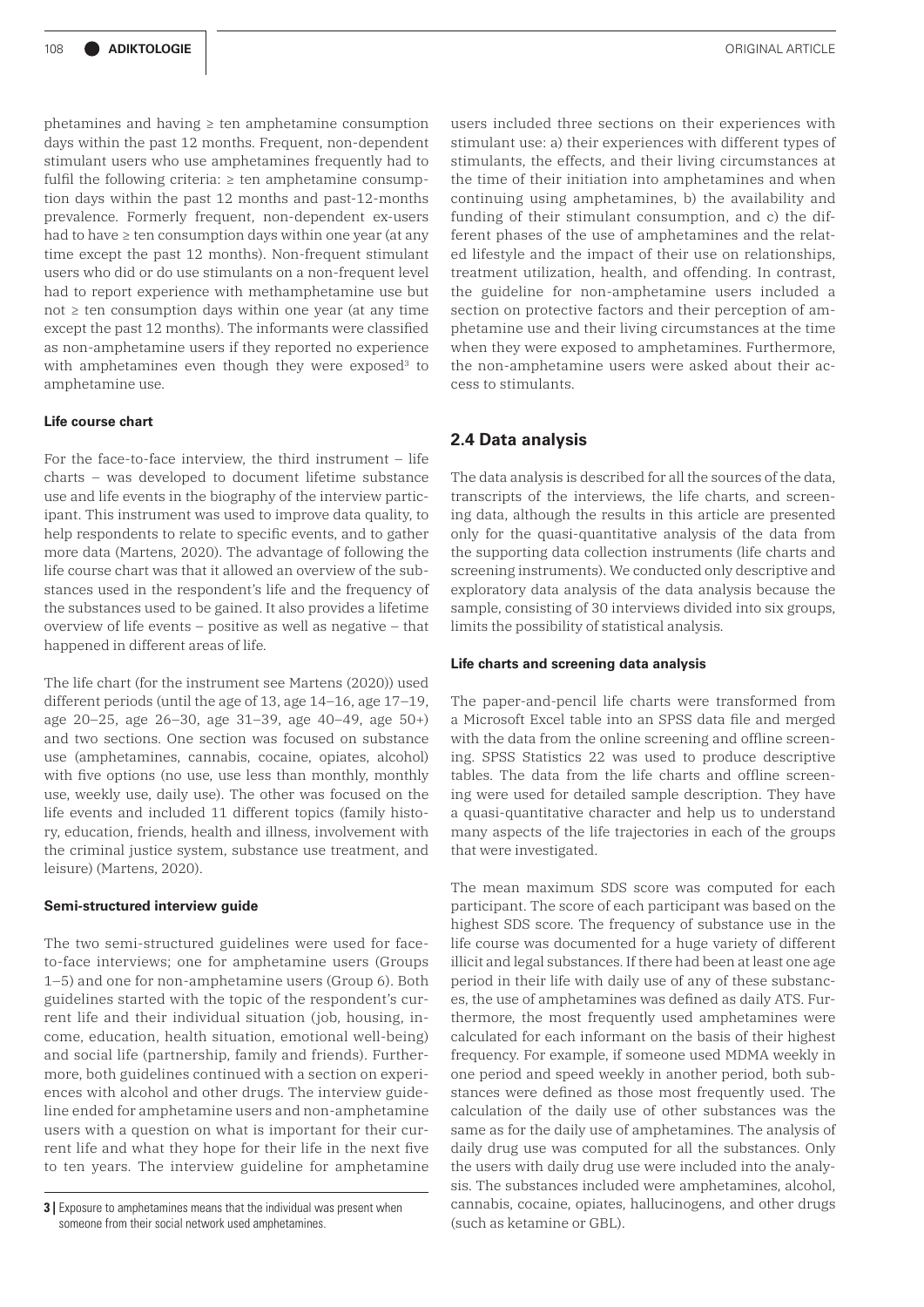#### **Interview transcript analysis**

The transcribed interviews were coded in the NVIVO software for qualitative data analysis. The coding approach was content analysis and the coding framework was based on the biopsychosocial model (e.g. Marlatt, 1992; Griffiths, 2005) and on the amphetamine consumption periods. The period of initiation/exposure, continuation, increase, and decrease was divided into individual, social, and environmental factors and each factor was specified with a number of subcodes.

### **• 3 RESULTS**

#### **Offline and online screening instrument**

The results of the offline and online screening instruments (*Table 1*) show that 24 of the interview participants (80%) were screened into the same groups by the offline as well as online screening.

#### **Basic sample description**

The interviews were conducted in the six sub-samples representing different amphetamine use patterns. In the first category, of dependent users, we conducted six interviews and in the category of non-frequent ex-users four interviews. In all other categories, five interviews took place. Even though an equal gender distribution among the interviewees was intended, just 30% of them were female (*Table 2*). According

|                   | Dependent<br>users | <b>Remitted users</b> Frequent users | <b>Frequent ex-</b><br>users | Non-frequent<br>users | Non-users |
|-------------------|--------------------|--------------------------------------|------------------------------|-----------------------|-----------|
| Online screening  |                    |                                      |                              |                       |           |
| Offline screening |                    |                                      |                              |                       |           |

**Table 1** | Number of the informants allocated to the different groups in online and offline screening

|                                                              | <b>Dependent</b><br>users | <b>Remitted</b><br>users | <b>Frequent</b><br>users | <b>Frequent</b><br>ex-users | Non-<br>frequent<br>users | <b>Non-users</b> | <b>Total</b> |
|--------------------------------------------------------------|---------------------------|--------------------------|--------------------------|-----------------------------|---------------------------|------------------|--------------|
| <b>Descriptives</b>                                          |                           |                          |                          |                             |                           |                  |              |
| Number of informants in the<br>group                         | 6                         | 5                        | 5                        | 5                           | $\overline{4}$            | 5                | 30           |
| Gender                                                       |                           |                          |                          |                             |                           |                  |              |
| Male                                                         | 4                         | 3                        | 5                        | $\overline{4}$              | $\overline{2}$            | 3                | 21           |
| Female                                                       | 2                         | $\overline{2}$           | $\Omega$                 | 1                           | $\overline{2}$            | 2                | 9            |
| Current age (mean)                                           | 27                        | 38                       | 35                       | 28                          | 30                        | 25               | 30           |
| Amphetamines use (based on the on-line screening instrument) |                           |                          |                          |                             |                           |                  |              |
| Age at amphetamines onset                                    | 18                        | 27                       | 23                       | 18                          | 20                        | $\Omega$         | 21           |
| Daily use                                                    | 5                         | 5                        | 1                        | $\mathbf{1}$                | $\Omega$                  | $\Omega$         | 12           |
| Ever in drug treatment                                       | 4                         | 5                        | 2                        | 2                           | $\Omega$                  | $\Omega$         | 13           |
| SDS score $>$ 4 indicating<br>dependence                     | 6                         | 5                        | 1                        | $\mathbf{1}$                | $\Omega$                  | <b>NA</b>        | 11           |
| Mean maximum SDS score                                       | 7.7                       | 9.4                      | 0.6                      | 0.6                         | $\mathbf{0}$              | $\Omega$         | <b>NA</b>    |
| Other substance use                                          |                           |                          |                          |                             |                           |                  |              |
| Ever used alcohol                                            | 6                         | 5                        | 5                        | 5                           | $\overline{4}$            | 5                | 30           |
| Ever used cannabis                                           | 6                         | 5                        | $\overline{4}$           | 5                           | 4                         | 4                | 28           |
| Ever used cocaine                                            | 4                         | $\mathbf{1}$             | 1                        | 3                           | $\mathbf{1}$              | $\mathbf 0$      | 10           |
| Ever used opioids                                            | $\overline{2}$            | 3                        | 1                        | $\overline{2}$              | $\mathbf{1}$              | $\Omega$         | 9            |
| Ever used hallucinogens                                      | 3                         | 3                        | 3                        | $\overline{4}$              | 3                         | $\overline{2}$   | 18           |
| Daily alcohol use                                            | 3                         | $\overline{4}$           | $\overline{2}$           | $\overline{2}$              | 3                         | $\Omega$         | 14           |
| Daily cannabis use                                           | 2                         | 3                        | 3                        | 4                           | 1                         | $\mathbf 0$      | 13           |
| Daily cocaine use                                            | $\mathbf 0$               | $\Omega$                 | $\Omega$                 | $\Omega$                    | $\overline{0}$            | $\Omega$         | $\mathbf 0$  |

**Table 2** | Descriptive characteristics of the sample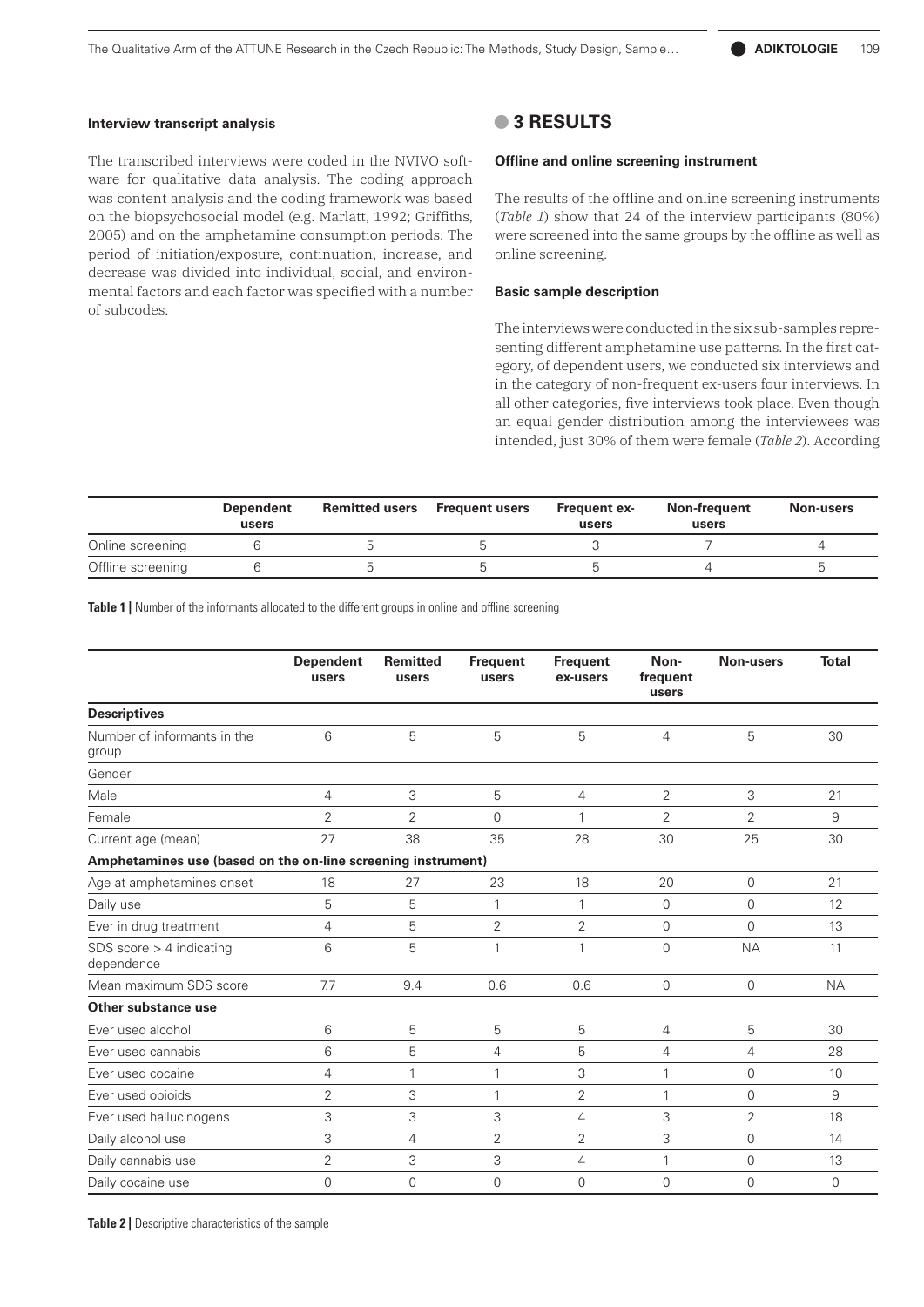to the screening data, the respondents were 30 years old on average when participating in the interviews.

#### **Characteristics of amphetamine use**

Among all groups the most frequent substance was methamphetamine (60%), followed by the use of MDMA (25%). Other substances had lower prevalence (less than 5%). If we look at the different groups, the data reveals that the most frequent substances vary considerably among the groups (*Figure 1*). The dependent and remitted users most frequently used only methamphetamine. The consumption patterns of the frequent and non-frequent users are different; the use of MDMA and amphetamine is also prevalent among the most frequently used amphetamines.



**Figure 1** | Types of amphetamines most frequently used in the life course according to ATS user groups

On the evidence of the screening data, the respondents were, on average, 21 years old at the onset of their experience with amphetamines (*Table 2*). However, there is huge variation among the groups in terms of the age at which this took place. Considering drug users' careers, the mean age at the onset of amphetamine use was lower in the dependent users than those in remission. All the members of the group of remitted users and the majority of those in the group of dependent users reported having undergone some form of drug treatment. Furthermore, two participants in the groups of frequent users and frequent ex-users reported having undergone treatment. All the remitted and dependent users had SDS scores higher than 4. Even though all the participants from the dependent group had an SDS score higher than 4, in the case of one participant it was not related to the daily use of amphetamines.

#### **Use of other substances**

Experience with the use of cannabis and alcohol was prevalent among the different groups. Every single informant had used alcohol at some point and all but two informants had used cannabis at some point in their life (*Table 2*). Almost one-third of the respondents had used cocaine or opioids and two-thirds hallucinogens. Regarding the daily use of cannabis and alcohol, they were used daily by almost half of the respondents. Differences between groups are apparent in their use of cannabis, which is highest among the informants in the groups of remitted and frequent users. Dependent users are characterized by a lower prevalence of daily cannabis and alcohol use.

#### **Daily drug use**

The findings for all the interviewees reveal that more than one-third (40%) exclusively used other substances than amphetamines on a daily basis (*Figure 2*). One-third of the respondents used amphetamines and other substances daily. When the groups are compared, the drug use patterns differ significantly. In the groups of dependent and remitted users, most of the informants used amphetamines and other substances daily. In the other groups, most of the informants used only some other substance daily.



**Figure 2** | Daily drug use in the life course according to the user groups

#### **The description of the sub-samples**

The data is also used to describe the subsamples consisting of the groups described above. The first group consisted of the dependent users and was characterized by high-risk use of amphetamines. With an average age of about 18 at their first experience of amphetamines, the individuals were rather young. Their average age of 27 years meant that they had, on average, ten years of experience with amphetamines. In this period of time, most of them had experienced some form of addiction treatment. The mean maximum SDS score was 7.7. The majority of the informants were methamphetamine users. The daily use of alcohol and can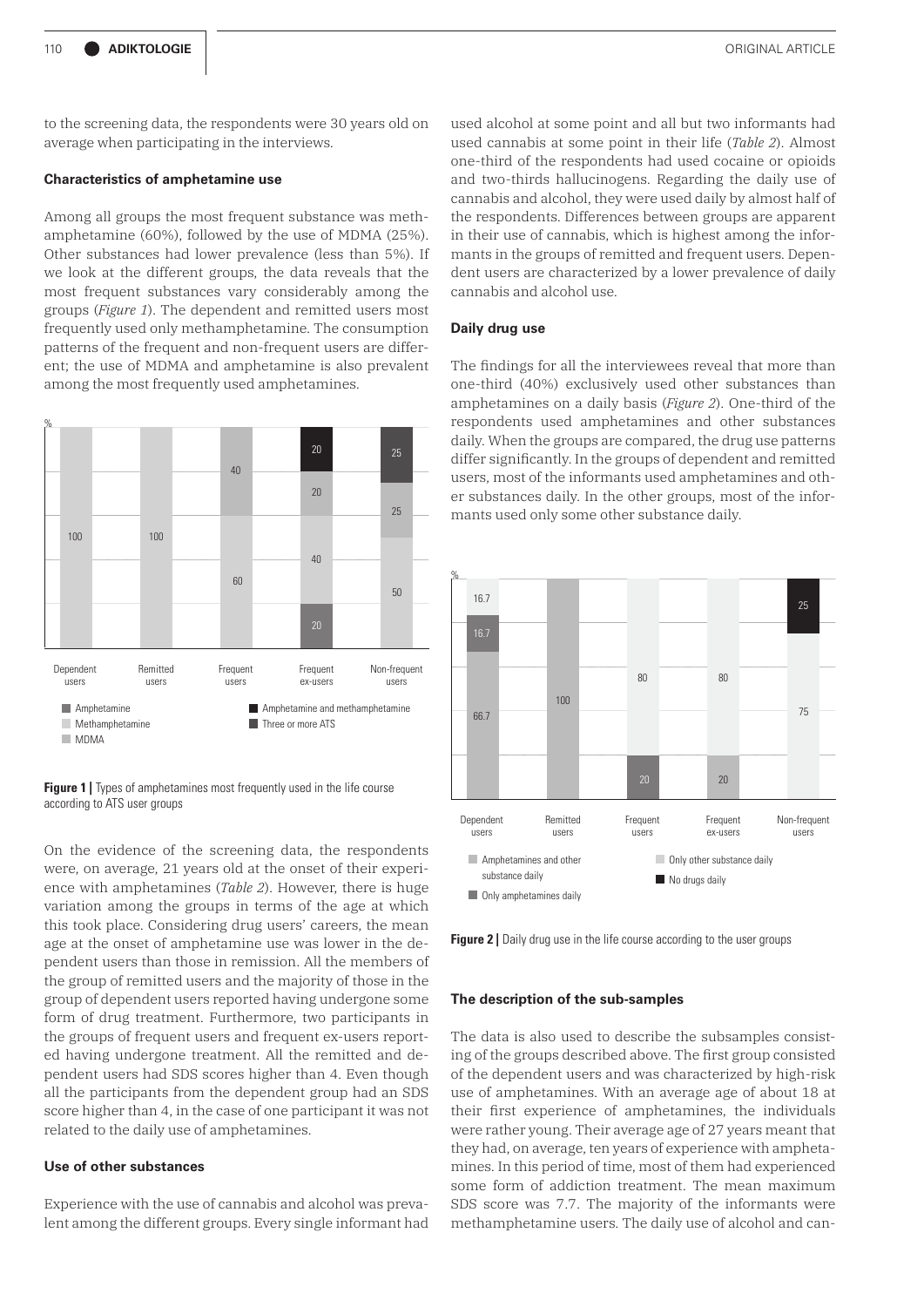nabis was less prevalent than in some other groups. Experience with other illegal drugs was also prevalent.

The second group, of users in remission, was characterized by current low-risk use of amphetamines and of other substances. All of the informants had undergone some form of treatment. The individuals were, on average, 26.8 years old when they first used amphetamines, and now had a mean age of 38. The majority had developed risk use of amphetamines; their mean maximum SDS score was 9.4. Most of the interviewees were predominately methamphetamine users (all of them used amphetamines daily) and the daily use of alcohol and cannabis was prevalent.

The third group consisted of frequent and non-dependent users. This group is characterized by a low-risk use of amphetamines and MDMA. On average, the individuals had their first experience with amphetamines at the age of 23 (their mean age now was 35). The majority of the participants were methamphetamine (60%) or MDMA (40%) users. Only one of the five respondents used amphetamines daily. Even if the mean maximum SDS score was 0.6, two informants had experience with some form of drug treatment. The combination of hallucinogens, cannabis (also daily), and alcohol was prevalent in this group.

The fourth group, consisting of frequent and non-dependent ex-users, was characterized by low-risk use of different amphetamines. When they first used amphetamines, the individuals were, on average, 18 years old. Ten years later (with a mean age of 28) their mean maximum SDS score was 0.6, and some of them had experience with some form of drug treatment. The respondents used different amphetamines and the greater share of this group had, at some point in their lives, used cocaine, hallucinogens, and cannabis on a daily basis.

The fifth group comprised non-frequent users. When they first used amphetamines, the individuals were, on average, 20 years old, and they were now in their thirties. The use of amphetamines also varied in this group but they never used them daily and had never experienced drug treatment. The mean maximum SDS score was 0. None of the respondents in this group described daily alcohol or cannabis use and experience with other types of drugs was rare. This group is characterized by low-risk use of different amphetamines and by low prevalence of daily alcohol use.

The sixth group, of non-users, was characterized by no prevalence of daily alcohol, cannabis, and cocaine use. Furthermore, their lifetime experiences with cocaine, opioids, and hallucinogens seem rather low compared to the other groups.

# **• 4 DISCUSSION**

This article described the methods and techniques of the qualitative arm of the ATTUNE study in the Czech Republic and the first results – a quasi-quantitative analysis of the data from the supporting data collection instruments (life

charts and screening instruments) to produce a rich description of the stratified sample. The sampling approach that was described and the techniques used in the study are unique in the Czech context.

To achieve such sampling, the study used online and offline screening tools. The online tool provided results that were useful in a practical sense. The online screening of the informants was important for the study because it allowed participants to be put into different groups and thus the scarce resources to be used to conduct the interviews with carefully selected participants. This was especially useful because the research team had to fill all the groups with similar numbers of informants. Furthermore, at the end of the online screening informants were given an ID which was used to link all the other information. It was important because it allowed such a rich description of the sample to be produced using different instruments which were not used only separately and the participants to be put into different groups. Furthermore, it allowed the results of the online screening to be verified by the offline screening and the information from both screening instruments to be compared. The categorization of the informants was verified by the offline screening tool, which showed the limits of the online screening tool, which misclassified informants into the groups of frequent ex-users, non-frequent users and non-users. This points to the fact that some informants might have problems with understanding and using such a tool. However, considering these limits, the online tool proved to be practical in classifying the informants using stratified sampling with six groups in the Czech context.

Most of the interviews were conducted after approximately ten years of informant experience with amphetamines, in all groups. During this time, a relatively high proportion of the informants, especially in risk groups, reported receiving addiction treatment. The analysis showed that the majority of dependent and remitted users, in contrast with the other groups, were in contact with treatment. However, the informants from the groups of frequent users and frequent ex-users also reported having undergone treatment. The questions in the screening were focused on the general contact with drug treatment services, which was not specified. Thus, the data does not reveal if the treatment was related to amphetamine use or if there was some other reason for the contact. Thus, this question might have limited validity in the Czech context and we suggest that it be made more specific for future use.

The unique feature of the research design was that it allowed the screening tools and life charts to be linked to provide a description of the stratified sample. The information that was acquired is significant beyond the description of the sample because it is going to be used in the further analysis of the interview transcripts and will provide information about the different groups of users. The results suggest that the first two groups, of remitted and dependent users, are similar in most of the aspects that are described, except the daily use of alcohol and cannabis, which, in the group of remitted users, might be attributed to "substitution addic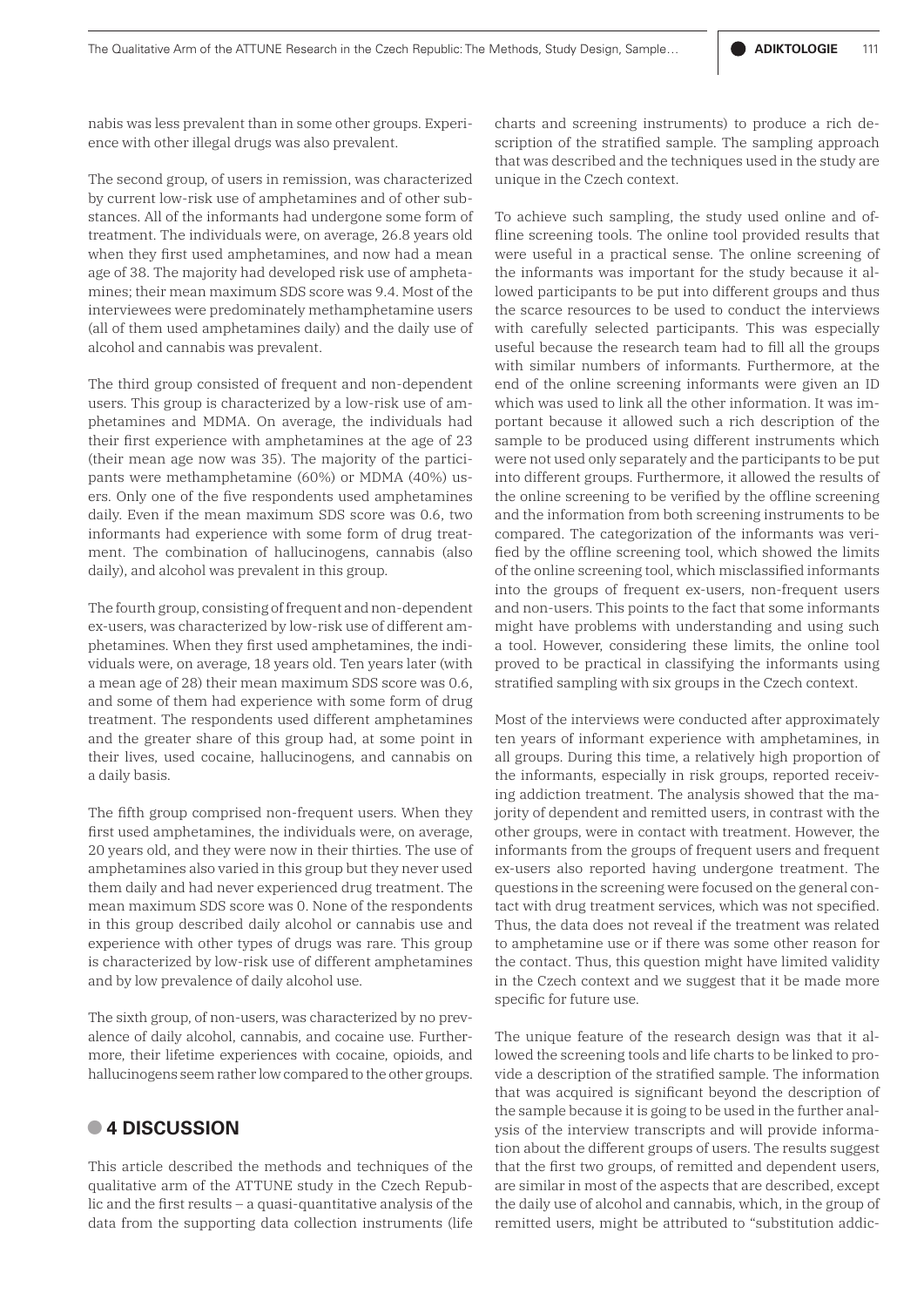tion" (Sussman et al., 2008) and the mean age at which they first used amphetamines, which was lower in the dependent users than those in remission, which suggests that drug users with an earlier onset might be at higher risk. The first two groups also differ in terms of the substances used, compared to the other groups. The dependent and remitted users most frequently used only methamphetamine. The consumption patterns of the frequent and non-frequent users are different; MDMA and amphetamine are also prevalent among the most frequently used amphetamines. Thus, it seems plausible that the groups of remitted and dependent users share other factors that influence their biographies and the transcripts should be analysed with this being borne in mind. The groups of frequent and non-dependent users and ex-users are also similar, especially in their experience and use of different substances. Furthermore, the fifth and sixth groups seem to be different from all the other groups. Non-frequent users are characterized by a low risk use of different amphetamines and by low prevalence of daily alcohol use, and experience with other types of drugs was rare. The sixth group, of non-users, was characterized by no prevalence of daily alcohol, cannabis, and cocaine use and their lifetime experiences with cocaine, opioids, and hallucinogens seem rather low compared to the other groups.

The study has some implications both for policy and treatment practices. In the field of drug policy, the approach presented in the paper implies the need to focus more on different groups of users that may have different issues, needs, and expectations. Policy measures that are more sensitive to individuals may be needed to address this issue. The regional aspect of the policy measures must also be highlighted, as different regions have different characteristics in this respect and tailored regional measures may be beneficial. For treatment practices the approach used in the paper stress the need for a diverse and individual approach. The question of the service capacity needs to be taken into consideration, as do the chances treatment services have to contact all groups of users and ex-users. A multidisciplinary approach must be used to deal with the complex problem of use and social support needs to be in place, not just for active users but also for ex-users. Another challenge is posed by the prevention of use among non-users, which needs to target the specific risk factors.

The strength of the whole qualitative arm of ATTUNE is that the life trajectories and life course approach focused on different groups of informants is unique in the Czech context. A comparison of the key milestones in their drug-using careers might help to focus primary and secondary preven-

tion and support professionals working in drug treatment services to recognize the risks better. The strength of the supporting data collection instruments was the ability to link different instruments via a unique ID which allowed the information from all of the instruments to be linked. This, in turn, made it possible to verify the results and provide a rich description of the sample. Furthermore, the strength of the screening instruments lay in the fact that they allowed the participants to be put into different groups and the scarce resources to be used to conduct the interviews with carefully selected participants. The major limitation of this study is its generalizability, which is unclear beyond the research sample. However, as an exploratory qualitative study, it does not require a probability sampling. The exploratory character of the research also allows us to work with a comparison of the small sample size within the groups of informants. The limitations of the supporting data collection instruments were also identified in the Czech context. The online screening is not precise enough and thus it has to be verified by an offline instrument. Furthermore, the question about drug treatment was possibly not specific enough.

# **• 5 CONCLUSIONS**

This article described the methodological approach of the qualitative arm of the ATTUNE study in the Czech Republic and the first results of the analysis. It is significant because it shows what approach might be applied in the Czech context and what the first results are. The results of the quasi-quantitative analysis showed the differences between the user groups. The results suggest that the first two groups, of remitted and dependent users, are similar in most of the aspects that are described when compared to other user groups. The groups of non-frequent users and non-users also seem to be different from all the other groups. Furthermore, the results were used to discuss the strengths and limits of different instruments that take empirical data into account. This showed that the supporting data collection instruments (life charts and screening instruments) are helpful in providing a description of the stratified sample that is useful for further analysis and that these instruments are also practical for the data collection and allocation to groups of the informants.

**Authors' contributions:** BP conducted the basic data analysis. BP, MB, JL carried out the data collection. BP took a lead in writing the manuscript. BP and JL drafted the first version of manuscript. MB contributed to the several sections of the article. MB and JL commented the manuscript extensively.

**Declaration of interest:** The authors declare no conflict of interest.